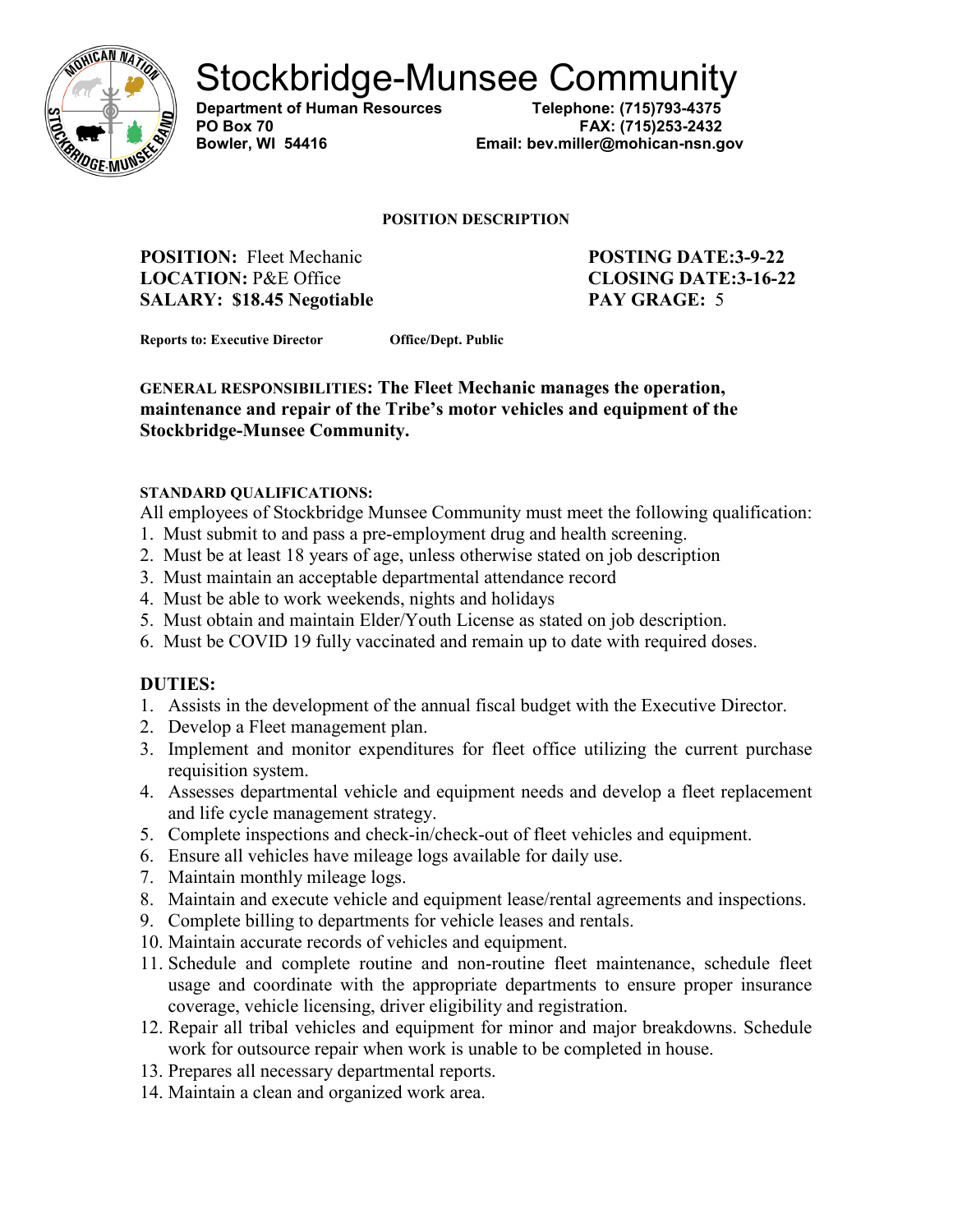

Stockbridge-Munsee Community<br>Department of Human Resources<br>Telephone: (715)793-4375

**Department of Human Resources** 

**PO Box 70 FAX: (715)253-2432 Bowler, WI 54416 Email: bev.miller@mohican-nsn.gov**

- 15. Must be able to work weekends and holidays, if required (for example: emergency repairs.)
- 16. Must maintain an acceptable departmental attendance record, be reliable and prompt when reporting to work.
- 17. Required to attend job related, in-service, meetings, and training to maintain professional and technical knowledge.
- 18. Must adhere to tribal law and other applicable laws as well as tribal personnel policies and procedures.
- 19. Complete and maintain GSA vendor certification for the department.
- 20. The above duties and responsibilities are not an all inclusive list but rather a general representation of the duties and responsibilities associated with this position. The duties and responsibilities will be subject to change based on organizational needs and/or deemed necessary by the supervisor.

# **QUALIFICATIONS:**

- 1. Must possess a High School Diploma.
- 2. Must have ADE certifications A1, A4, A5 and A6 is obtain within one year.
- 3. Must have 3 years of working experience in general management of vehicle and equipment repair, budgeting and report writing to be eligible for an interview.
- 4. An Associate degree in Automotive Technician is preferred.
- 5. Must be able to obtain and maintain coverage under the employer's liability insurance.
- 6. Must be proficient in Microsoft Word and Excel, may be required to satisfactorily complete an exam or other testing required to determine skill proficiency.
- 7. Must be organized and have an eye for detailed record keeping.
- 8. Although an interview may be granted, this does not determine that the candidate fully meets the qualifications until it is determined by the interview team.
- 9. Must be dependable.
- 10. Must submit to a Criminal Investigation Background Check.
- 11. Must pass pre-employment drug and health screening. Must adhere to the Tribe's Drug and Alcohol Free Workplace Policy during the course of employment.
- 12. Must have demonstrated ability to maintain satisfactory working record in any prior or current employment.
- 13. Must have a valid driver's license, reliable transportation, and insurance are required. Must obtain a Wisconsin driver's license within 30 days of employment if applicant has an out-of-state driver's license. Must meet and maintain the eligibility to operate a personal or tribal vehicle under the driver acceptability guidelines as established by Mohican Nation Insurance.
- 14. Must meet the physical requirements of the position such as sitting, standing, climbing, walking, lifting up to 75 lbs., occasionally pulling, pushing, grasping, reaching, stooping, crouching, and crawling.